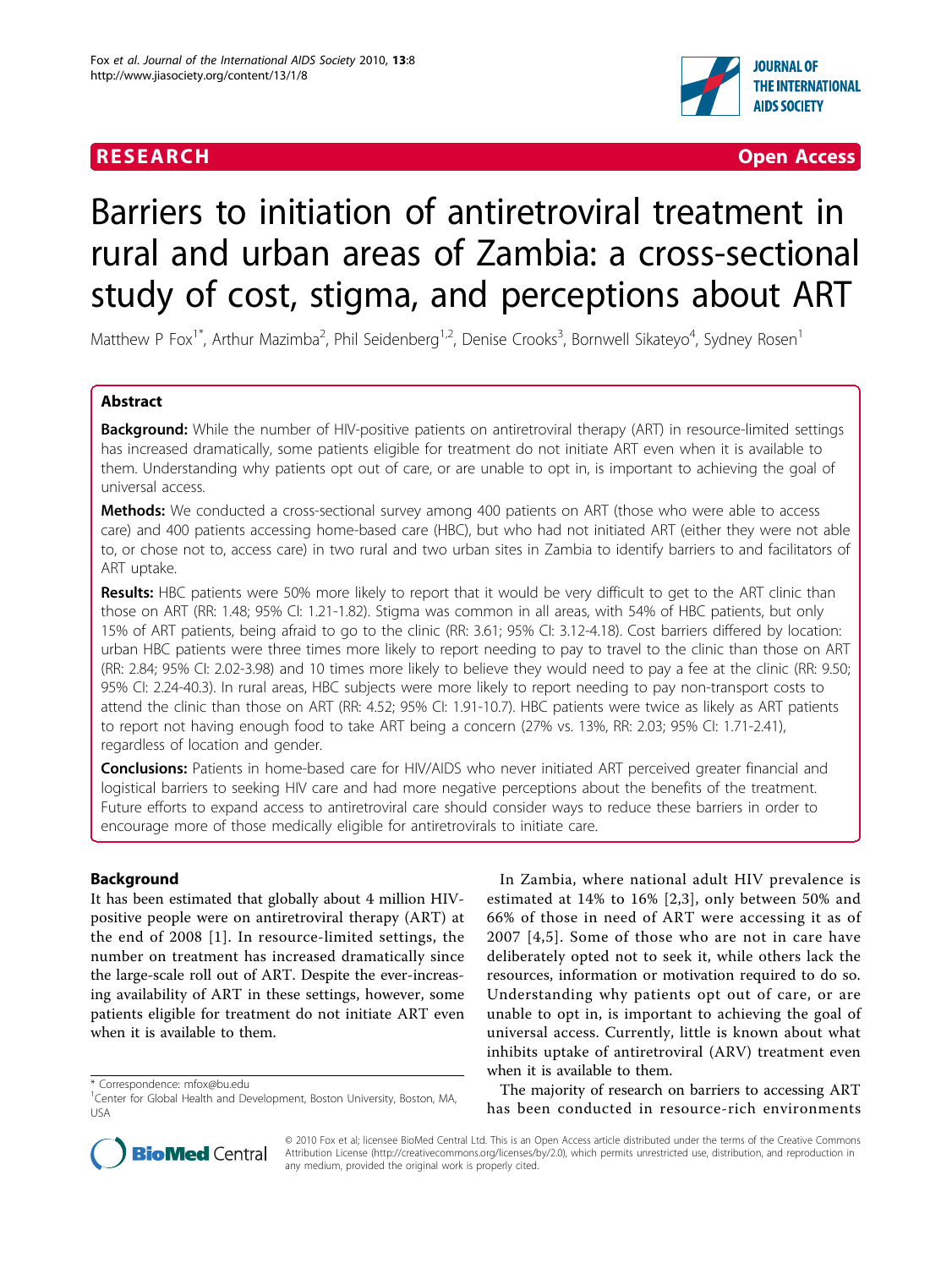[[6](#page-9-0)-[12\]](#page-9-0), and has identified poverty, fear of side effects [[7](#page-9-0),[9\]](#page-9-0), lack of belief in the need for treatment [[8\]](#page-9-0), and fear of stigma [\[10\]](#page-9-0) as important barriers. In resourcelimited settings, where barriers to accessing care likely differ [[13\]](#page-9-0), far less research has been conducted. Reasons for not seeking available care in resource-limited settings are likely related to the cost of seeking treatment [[14-16](#page-9-0)], the time and distance needed to travel to access care [[17](#page-9-0)], stigma [\[14\]](#page-9-0), fear of violence [[18](#page-9-0),[19\]](#page-9-0), and reliance on traditional medicine [\[20\]](#page-9-0).

While some research has been conducted to identify these barriers, we have found no published quantitative studies in developing countries that have compared actual and perceived barriers to accessing ART between those who chose to initiate treatment and successfully accessed care and those who did not. This lack of a comparison makes it difficult to identify which factors have the strongest influence on treatment seeking and could be targeted to improve uptake. To understand why HIV-positive people who are medically eligible for ART do not initiate treatment, we surveyed patients on ART and patients believed to be accessing home-based care for HIV/AIDS, but who had not initiated ART, to identify barriers to and facilitators of ART uptake in rural and urban areas of Zambia.

# Methods

# Study sites

The study sites were HIV clinics and the surrounding catchment areas. Two sites were located in Zambia's Southern Province, one in an urban area in Livingstone (Maramba clinic), and one in a rural part of Choma District (Pemba clinic). A third site was urban and located in Lusaka (Chawama clinic) in Lusaka Province, and the fourth was in a rural part of Central Province in Chibombo (Chipembi Mission Clinic). All the sites, except Chipembi, were government clinics.

The HIV prevalence in the study areas ranged from 14% in Southern Province to as high as 21% in Lusaka [[2\]](#page-9-0). HIV treatment providers serving the sites were vastly different in size, but all were government clinics offering ART, prevention of mother to child transmission services, and voluntary counselling and testing. The rural sites each had between 400 and 600 active patients on ART, while the urban sites had between 2000 and 8000 patients on ART.

Within the catchment area of each study site clinic, we identified a home-based care programme that was providing services to patients who have terminal conditions, including confirmed and suspected HIV-positive patients who chose not to initiate ART. Home-based care (HBC) is provided by faith-based and other nongovernmental organizations (NGOs) in Zambia; it offers palliative care to people in advanced stages of HIV.

Three of the HBC groups were operating under the government clinic, while the fourth was NGO run.

## Study design and population

We conducted a cross-sectional survey by administering a questionnaire among confirmed and suspected HIVpositive adults ( $\geq$  18 years old) believed to be medically eligible for ART (i.e., with CD4 counts of  $\langle 200 \text{ cells/mm}^3$ ) or WHO stage III/IV [[21](#page-10-0)]) at two rural and two urban sites in Zambia. Eligible subjects were those living within the catchment area of the ART clinic and were eligible for ART. To be able to identify barriers to seeking ART, we enrolled two groups of subjects: (1) clients of one or more home-based AIDS care programmes; and (2) patients on ART at the HIV clinics serving the same populations as the HBC programmes.

Our primary focus was on patients who were eligible for ART, but who chose not to initiate HIV treatment. Individuals who choose not to initiate ART are difficult to access as they do not present at a facility for HIV care. One way to identify HIV-infected people not on ART is through home-based care organizations, which care for patients in the community as they become ill. HBC programmes encourage eligible subjects to initiate ART, but also provide palliative care for those who decline. Thus, by working with HBC programmes to enrol HBC patients, we were able to select a sample of ill patients who had chosen not to initiate ART.

Subjects in the HBC group comprised individuals believed by HBC caregivers to be medically eligible for ARV treatment, but not actively on treatment. We excluded all HBC subjects who were on ART, as well as subjects who had received ARVs prior to study enrolment. Because this population is difficult to identify and because we wished to respect patients' decisions and attitudes towards treatment, we relied on HBC caregivers to identify eligible subjects. It is possible that some of these subjects were using HBC services for non-HIV-related conditions as an HIV diagnosis is not required for HBC care. However, we asked HBC staff to refer to our study only those patients who had been screened for ART eligibility using WHO staging.

Comparison subjects are those actively on ART and represent the population able to access ARV treatment. For comparability, we enrolled subjects receiving HIV care from the clinic serving the same catchment areas as those of the HBC programmes. We limited this population to subjects on ART for at least three months because there is a relatively high attrition from ARV programmes in the first three months, and subjects who did not remain on ART beyond three months would not be an appropriate group to represent those who were able to access care [[22\]](#page-10-0). We further limited the comparison population to those on ART for less than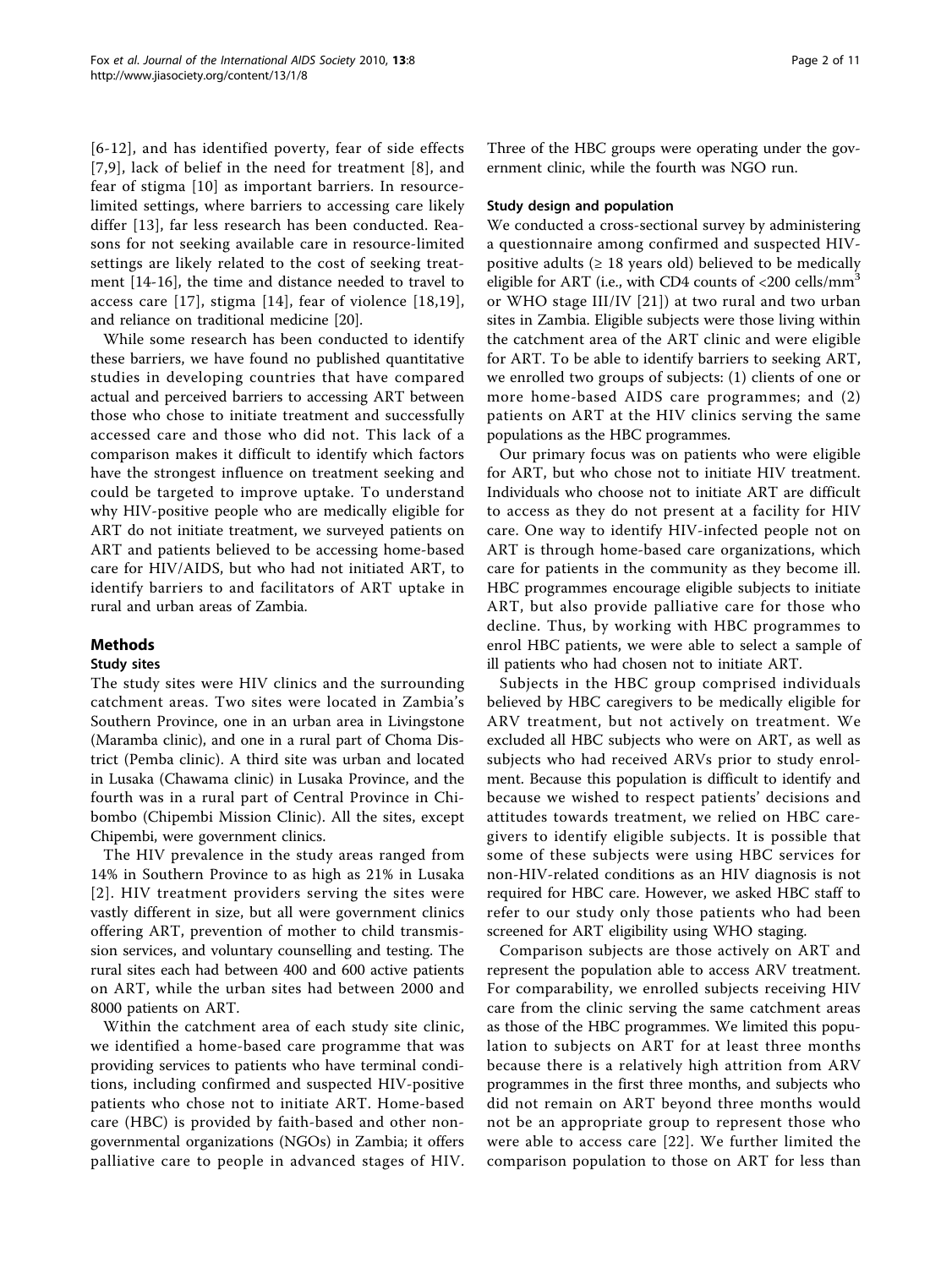six months to maximize their ability to recall events at the time of the decision to begin treatment.

## Data collection

HBC subjects were interviewed at home by a trained interviewer accompanied by an HBC caregiver. Any subject in the HBC group who expressed an interest in initiating HIV treatment was referred to the local HIV clinic with assistance from the HBC programme. ARV subjects were screened for eligibility by clinic nurses from the list of all registered patients and selected with n<sup>th</sup> name sampling. Eligible subjects willing to be interviewed were referred to a trained interviewer, who conducted the interview during a routine clinic visit.

Questions were phrased differently for those in the HBC group and those in the ARV group. Typically, HBC subjects were asked hypothetical questions, while ARV subjects were asked about their actual experience. For example, ARV subjects were asked about the transportation they actually took to the HIV clinic or what concerns they had about taking ART, while HBC subjects were asked about what transportation they thought they would use to get to the HIV clinic or what concerns people have about taking ART.

All subjects gave verbal consent to be interviewed. The study was approved by the Boston University Institutional Review Board and the University of Zambia Research Ethics Committee.

## Analytic variables and statistical analysis

We asked subjects about transportation to the clinic (mode, time and costs) and their concerns about ART at the time they were considering initiating ART. Subjects in the HBC group who had never actively decided to forgo ART were asked about their current concerns. Concerns were categorized as being about: (1) fear/ stigma; (2) perceived benefits of ARVs; (3) harms of and/or difficulties with ARVs; (4) need for ARVs; and (5) barriers to accessing ARVs. We present the results as simple percentages and relative risks (RR) and corresponding 95% confidence intervals (CI). To look for differences in barriers to care seeking by site, we stratified our analyses by location (rural or urban). Where strong differences were found, we also analyzed data stratified by gender (data not shown).

## Results

## Socio-economic and demographic characteristics

We surveyed 800 subjects evenly distributed between study sites and between subjects on ART and those in home-based care (Table [1](#page-3-0)). About two in three subjects were female and more than half were between 20 and 39 years of age, similar to the distribution of all patients on ART in Zambia.

Those interviewed were generally of low socio-economic status. Access to flush toilets was reported by <14% of subjects and was very rare in rural areas (2.3%). Between 25% and 40% of all subjects reported themselves to be unemployed, and about 60% said they were much or somewhat poorer than most in their community. ART subjects were twice as likely as HBC subjects to have completed secondary school or higher (23% vs. 12% in urban areas, 11% vs. 5% in rural areas).

We found that subjects in urban areas were more likely to report being able to speak English well and report a high level of education compared with rural areas. Females were more likely to be in the 20-29 age range than males (23.6% vs. 13.9%, respectively) and to be widowed than men (25.3% vs. 10.9%, respectively) They were also less likely to have completed secondary school or higher (8.9% vs. 19.7%, respectively), speak English well (11.9% vs. 22.5%, respectively), or be the main provider of food in the household (45.2% vs. 80.0%, respectively). The differences persisted even when stratified by study group (ART vs. HBC).

## Transportation, cost of seeking treatment

Table [2](#page-5-0) shows differences between the study groups in terms of transportation to the clinic, costs of seeking treatment, and perceptions of care at the HIV clinic by rural/urban status. While only 16% of subjects overall reported that it would be very difficult for them to get to an ART clinic, HBC subjects were 50% more likely to report this difficulty than those on ART (RR: 1.48; 95% CI: 1.07-2.05).

When asked to describe the transport they use (or would use) to get to the HIV clinic, all forms of transport other than walking (taxi, private car, bicycle and bus) were less frequently mentioned by HBC subjects, though this differed by location. All forms of transport other than walking were reported by <15% of the population, except for bicycles in the rural areas.

Overall, HBC participants were 40% to 55% less likely to take a taxi (0.61; 95% CI: 0.35-1.04), a bicycle (RR: 0.45; 95% CI: 0.28-0.72) or a bus (RR: 0.48; 95% CI: 0.28-0.81) as part of their journeys, but these differed by location. In rural areas, HBC patients were much less likely to report that they would use a bicycle (10.5% vs. 24.5%, RR: 0.43; 95% CI: 0.27-0.69) or a bus (0.5% vs. 9.0%, RR: 0.06; 95% CI: 0.01-0.41) than those in the ART group, but only minor differences were observed in these modes in the urban areas. In urban areas, HBC patients were much less likely to report they would use a taxi (6.5% vs. 13.5%, RR: 0.48; 95% CI: 0.26-0.91) than those in the ART group.

Cost barriers for HBC patients also differed by location. About 25% of all subjects reported that they would need to pay a fee to travel to a clinic, but in urban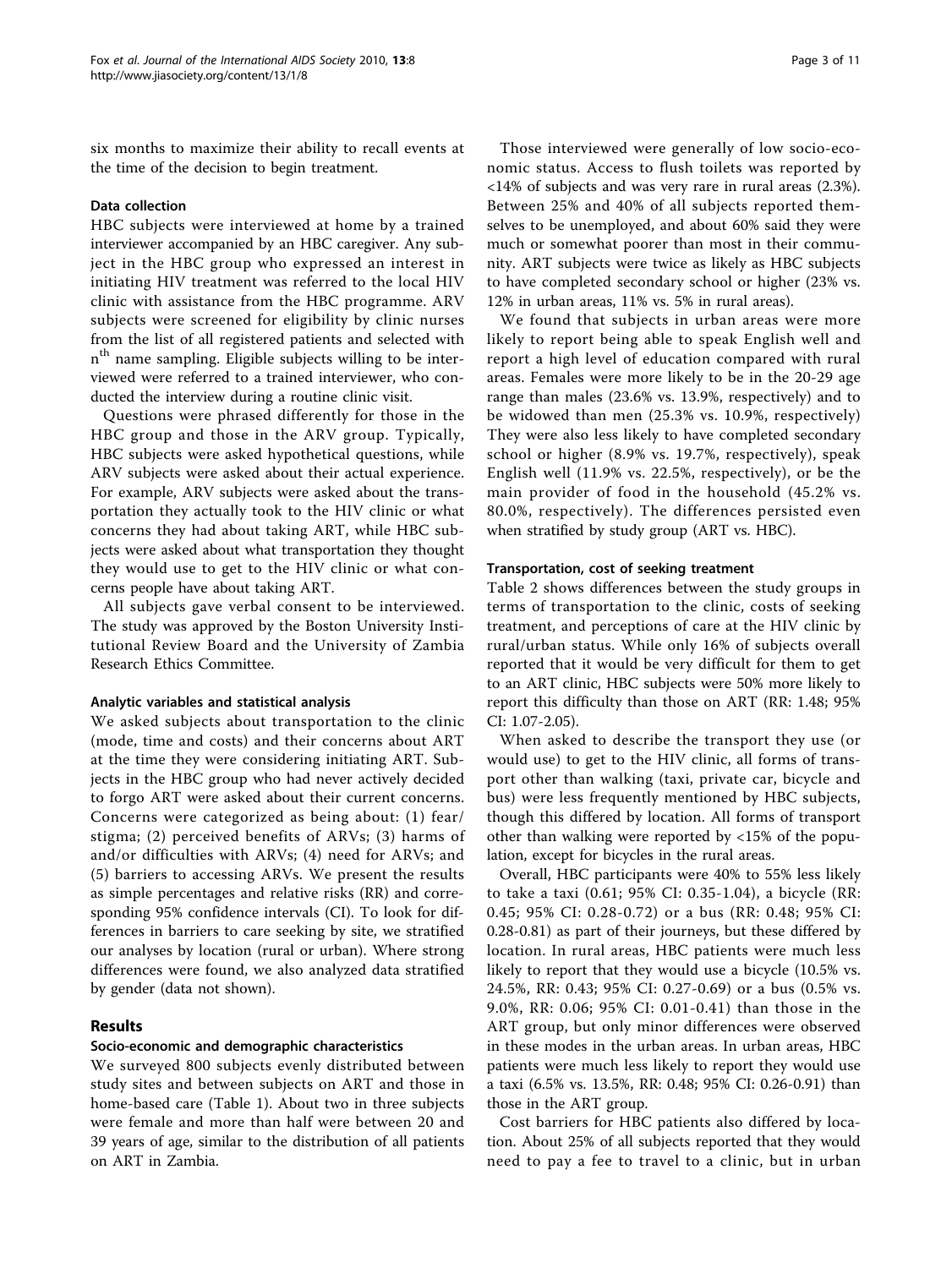# <span id="page-3-0"></span>Table 1 Demographic characteristics of subjects in a cross-sectional survey in rural and urban areas of Zambia\*

| Demographic characteristics                       |                            | Urban: $n$ $(\%)$         |                            | Rural: n (%)              |
|---------------------------------------------------|----------------------------|---------------------------|----------------------------|---------------------------|
|                                                   | <b>ARVs</b><br>$(N = 200)$ | <b>HBC</b><br>$(N = 200)$ | <b>ARVs</b><br>$(N = 200)$ | <b>HBC</b><br>$(N = 200)$ |
| Female                                            | 129 (65)                   | 122(61)                   | 133 (67)                   | 121(61)                   |
| Age                                               |                            |                           |                            |                           |
| $<$ 30                                            | 52 (26)                    | 52 (26)                   | 33 (16)                    | 29 (15)                   |
| $30.0 - 39.9$                                     | 89 (45)                    | 68 (34)                   | 83 (42)                    | 85 (42)                   |
| $40.0 - 49.9$                                     | 44 (22)                    | 30(15)                    | 72 (36)                    | 47 (23)                   |
| $50.0 - 59.9$                                     | 12(6)                      | 32 (16)                   | 8(4)                       | 18(9)                     |
| $60.0+$                                           | 3(2)                       | 18(9)                     | 2(1)                       | 18(9)                     |
| Missing                                           | 0(0)                       | 0(0)                      | 2(1)                       | 3(2)                      |
| Marital status                                    |                            |                           |                            |                           |
| Single                                            | 31 (16)                    | 28 (14)                   | 25(13)                     | 28 (14)                   |
| Engaged/married                                   | 110(55)                    | 94 (47)                   | 106 (53)                   | 126(63)                   |
| Widowed/divorced/separated                        | 59 (30)                    | 78 (39)                   | 69 (35)                    | 46 (23)                   |
| Common language used                              |                            |                           |                            |                           |
| Nyanja                                            | 59 (30)                    | 65 (33)                   | 21(11)                     | 18(9)                     |
| Bemba                                             | 44 (22)                    | 29 (15)                   | 20(10)                     | 12(6)                     |
| Tonga                                             | 28 (14)                    | 37 (18)                   | 101(51)                    | 103(51)                   |
| Lozi                                              | 41 (21)                    | 33 (17)                   | 15(8)                      | 10(5)                     |
| Others                                            | 28 (14)                    | 36 (17)                   | 43 (22)                    | 57 (28)                   |
| <b>Educational level</b>                          |                            |                           |                            |                           |
| Never attended school                             | 11(6)                      | 18 (9)                    | 10(5)                      | 22 (11)                   |
| Attended/completed primary school                 | 84 (42)                    | 87 (44)                   | 99 (50)                    | 127 (64)                  |
| Attended secondary school                         | 59 (29)                    | 71 (35)                   | 69 (34)                    | 40 (20)                   |
| Completed secondary school                        | 36 (18)                    | 23 (11)                   | 18(9)                      | 6(3)                      |
| Attended/completed tertiary education             | 10(5)                      | 1(1)                      | 4(2)                       | 5(2)                      |
| Ability to communicate in English                 |                            |                           |                            |                           |
| Very well                                         | 58 (29)                    | 27 (14)                   | 23 (12)                    | 18(9)                     |
| Somewhat                                          | 73 (36)                    | 88 (43)                   | 104 (52)                   | 69 (34)                   |
| Not able to                                       | 68 (34)                    | 85 (43)                   | 73 (37)                    | 113 (57)                  |
| Missing                                           | 1(1)                       | 0(0)                      | 0(0)                       | 0(0)                      |
| Respondents' most important economic activity     |                            |                           |                            |                           |
| Formal employment                                 | 26 (13)                    | 19 (9)                    | 26 (13)                    | 25 (12)                   |
| Self-employed                                     | 95 (47)                    | 85 (42)                   | 114(57)                    | 105 (52)                  |
| Unemployed                                        | 71 (36)                    | 77 (39)                   | 47 (24)                    | 53 (27)                   |
| Other                                             | 8(4)                       | 19 (10)                   | 13(6)                      | 16(8)                     |
| Missing                                           | 0(0)                       | 0(0)                      | 0(0)                       | 1(1)                      |
| Self-reported economic status                     |                            |                           |                            |                           |
| Much or somewhat poorer than most                 | 97 (48)                    | 133 (66)                  | 108 (54)                   | 124 (62)                  |
| About the same as most                            | 84 (42)                    | 61(30)                    | 68 (34)                    | 57 (28)                   |
| Somewhat or much wealthier than most              | 18(9)                      | 5(2)                      | 24 (12)                    | 18(9)                     |
| Missing                                           | 1(1)                       | 1(1)                      | 0(0)                       | 1(1)                      |
| Health-seeking decisions made primarily by:       |                            |                           |                            |                           |
| Self                                              | 100 (50)                   | 96 (48)                   | 114(57)                    | 127 (63)                  |
| Parents                                           | 32(16)                     | 25(13)                    | 31(15)                     | 17(9)                     |
| Spouse                                            | 31(16)                     | 24 (12)                   | 36 (18)                    | 43 (21)                   |
| Others                                            | 37 (18)                    | 55 (27)                   | 19 (10)                    | 12(6)                     |
| Missing                                           | 0(0)                       | 0(0)                      | 0(0)                       | 1(1)                      |
| Primary source of money for buying household food |                            |                           |                            |                           |
| Respondent (self)                                 | 110 (55)                   | 102 (51)                  | 125 (62)                   | 127 (63)                  |
| Parents                                           | 17(8)                      | 13(6)                     | 25(13)                     | 5(2)                      |
|                                                   |                            |                           |                            |                           |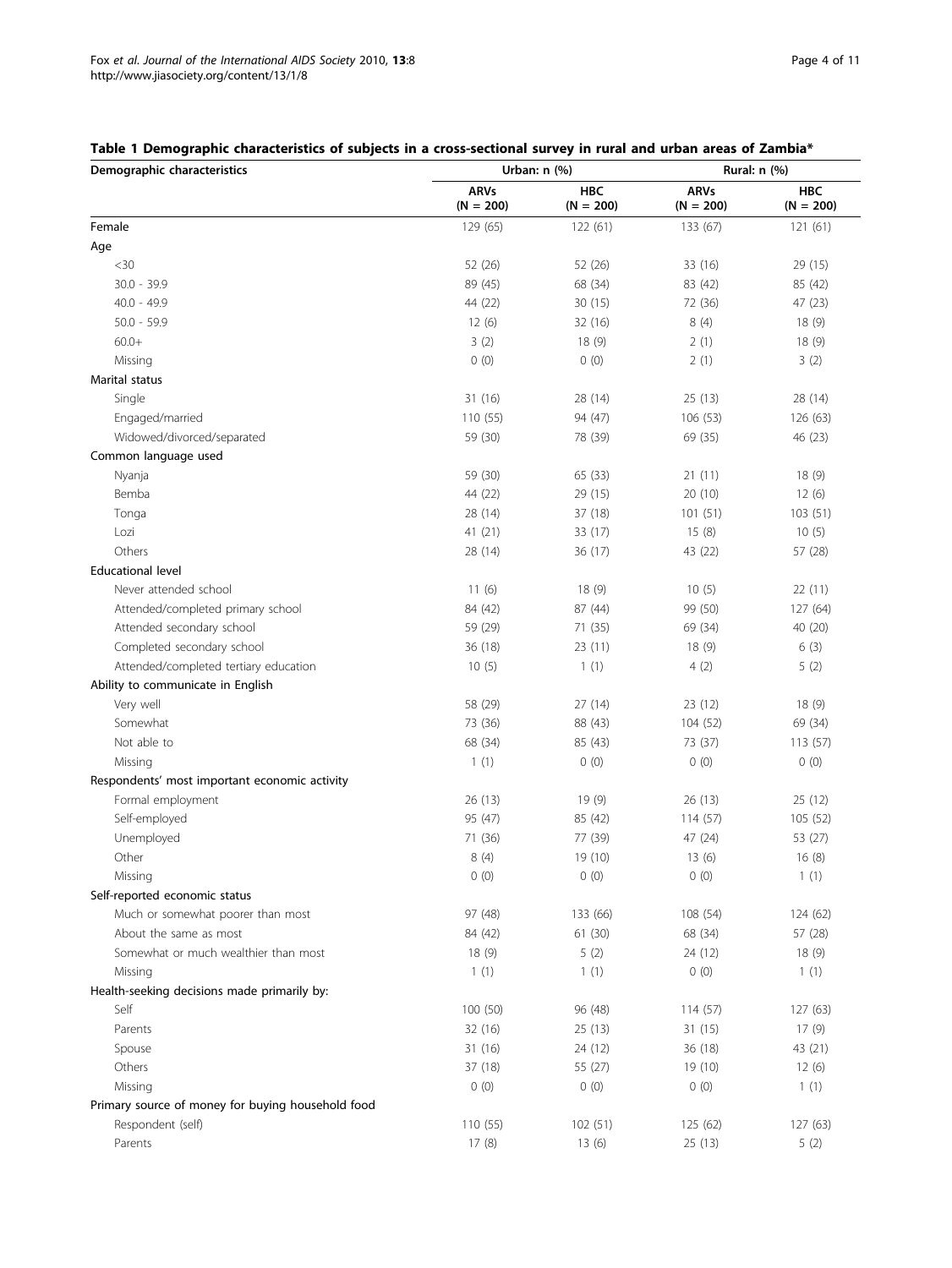| Spouse                             | 46 (23)  | 35 (18)  | 39 (20)  | 58 (29)  |
|------------------------------------|----------|----------|----------|----------|
| Other                              | 27 (14)  | 50(25)   | 11(5)    | 9(5)     |
| Missing                            | 0(0)     | 0(0)     | 0(0)     | 1(1)     |
| Frequency of going without a meal  |          |          |          |          |
| Usually/always                     | 54 (27)  | 14(7)    | 28 (14)  | 31(15)   |
| Sometimes                          | 114(57)  | 133 (66) | 109 (55) | 92 (46)  |
| Seldom/almost never                | 32 (16)  | 53 (27)  | 63 (32)  | 76 (38)  |
| Missing                            | 0(0)     | 0(0)     | 0(0)     | 1(1)     |
| Household source of drinking water |          |          |          |          |
| Tap inside the house               | 13(7)    | 5(2)     | 2(1)     | 6(3)     |
| Own tap outside the house          | 73 (37)  | 70 (35)  | 8(4)     | 12(6)    |
| Shared community source            | 111 (56) | 124(62)  | 186 (94) | 176 (88) |
| Other                              | 3(2)     | 1(0)     | 4(2)     | 5(2)     |
| Missing                            | 0(0)     | 0(0)     | 0(0)     | 1(1)     |
| Type of sanitary facility          |          |          |          |          |
| Flush toilet                       | 64 (32)  | 37 (18)  | 5(3)     | 4(2)     |
| Traditional pit latrine            | 111 (56) | 116 (58) | 161(81)  | 114(57)  |
| Ventilated improved pit latrine    | 12(6)    | 22 (11)  | 3(2)     | 0(0)     |
| None                               | 13(7)    | 25(13)   | 31 (16)  | 80 (40)  |
| Missing                            | 0(0)     | 0(0)     | 0(0)     | 2(1)     |
| Households reported to have or own |          |          |          |          |
| Electricity                        | 97 (49)  | 47 (24)  | 10(5)    | 11(5)    |
| Cellular phone                     | 144 (72) | 99 (50)  | 79 (40)  | 56 (28)  |
| Radio                              | 135 (68) | 94 (47)  | 125 (63) | 96 (48)  |
| Television                         | 115 (58) | 77 (39)  | 24 (12)  | 30(15)   |
|                                    |          |          |          |          |

Table 1: Demographic characteristics of subjects in a cross-sectional survey in rural and urban areas of Zambia\* (Continued)

areas, HBC subjects were nearly three times more likely to report believing this than those on ART (RR: 2.84; 95% CI: 2.02-3.98), with no difference in the rural areas. This effect was almost entirely among men (male HBC vs. ART patients: RR 14.1; 95% CI: 1.89-105; females 1.08; 95% CI: 0.50-2.36). In rural areas, HBC patients were more likely to report needing to pay costs other than transport and clinic fees than those on ART (13.6% vs. 3.0%, RR: 4.52; 95% CI: 1.91-10.7). These patients answered yes to the question, "Are there any other costs that you must pay to obtain treatment for HIV/AIDS, either in money, time, lost income, or anything else, that have not been mentioned yet?".

Most of this association was among women (male HBC vs. ART patients: 1.18; 95% CI: 0.51-2.71; female HBC vs. ART patients: 4.33; 95% CI: 1.65-11.4). HBC subjects were not more likely to report needing to spend a night away from home than those on ART (1.4% vs. 1.2%), regardless of location, suggesting that while those on ART might live closer to the clinic, the differences were not so great that the journey could not be completed in a day.

While very uncommon overall (5%), in urban areas, HBC participants were twice as likely to report believing

that they would have to pay a fee at the clinic than those on ART (RR: 9.50; 95% CI: 2.24-40.3) and that they would have to pay someone to take over their tasks to attend the clinic (RR: 2.45; 95% CI: 1.25 - 4.81). Nearly 30% of those in the HBC programme reported believing that they would need to attend the clinic more than once per month, nearly three times more than those on ART in rural areas (RR: 2.49; 95% CI: 1.54- 4.05) and roughly six times more than those on ART in urban areas (RR: 6.21; 95% CI: 2.47-5.37). While about 10% of HBC subjects reported that they could not leave work to seek ARVs, this was substantially more than ARV recipients in both rural and urban areas (RR: 1.83; 95% CI: 1.10-3.04).

## Perceptions about care and ARVs

In response to questions about subjects' perceptions of the ART clinic services, HBC subjects reported less favourable impressions than those who had actually experienced the care (Table [2](#page-5-0)), with little variation by location or gender. Nearly 70% of subjects in both groups felt the convenience of the clinic was good or excellent, and about 20% in both groups felt the waiting times were good or excellent. However, on all other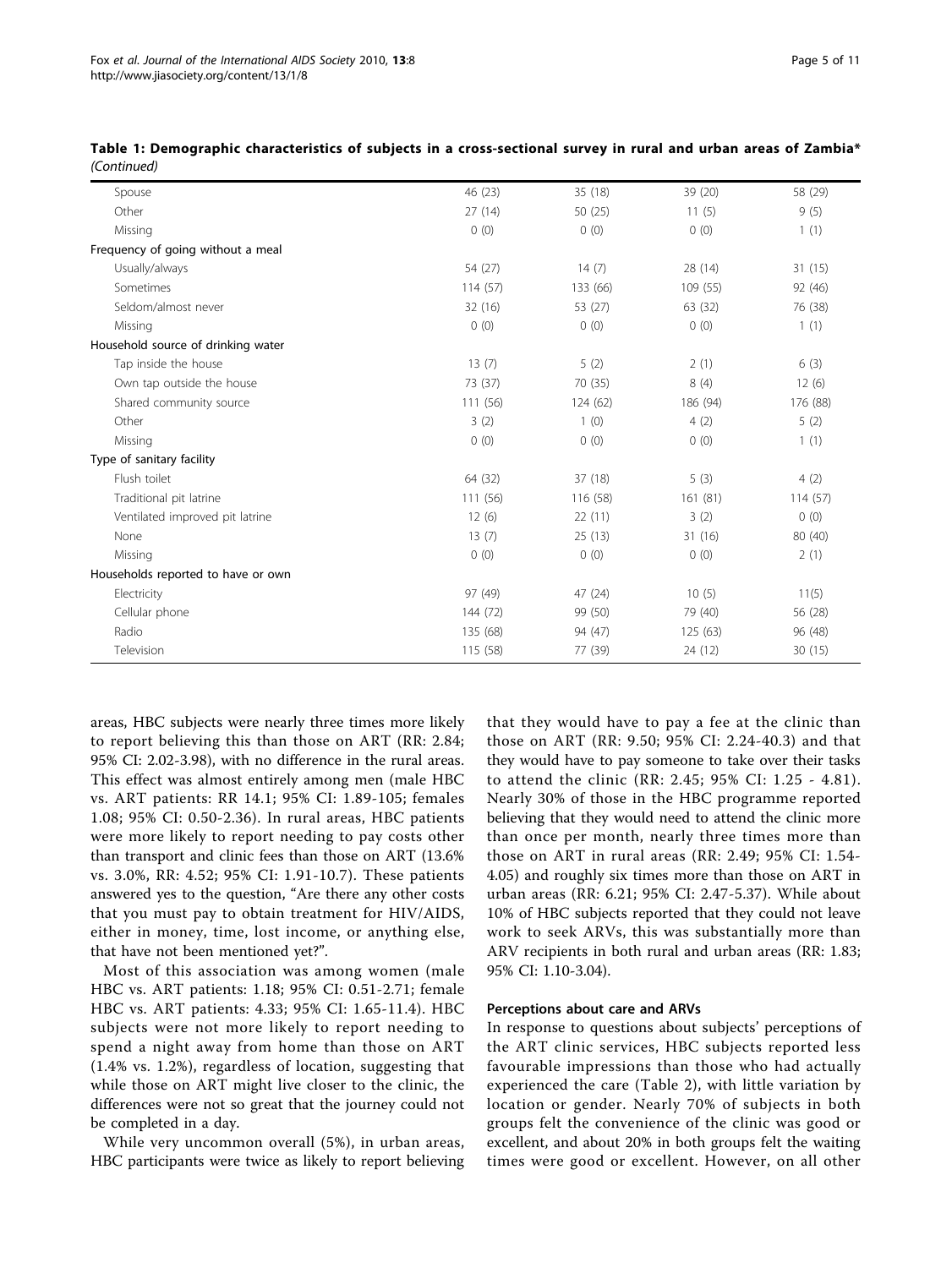<span id="page-5-0"></span>

|                                                              |                   | Urban           |                                  |                 | Rural           |                            | Total                      |
|--------------------------------------------------------------|-------------------|-----------------|----------------------------------|-----------------|-----------------|----------------------------|----------------------------|
| Exposure                                                     | Home-based care   | On ART          | Relative risk<br>595%            | Home-based care | On ART          | Relative risk<br>$(95%$ CI | Relative risk<br>$(95%$ CI |
| Transport used (would be used) to get to the HIV clinic      |                   |                 |                                  |                 |                 |                            |                            |
| Walked                                                       | 193/200 (96.5%)   | (90.09) 002/08  | $1.07(1.02 - 1.13)$              | 88/200 (94.0%)  | 143/200 (71.5%) | $1.31(1.20 - 1.44)$        | $1.18(1.12 - 1.24)$        |
| Taxi                                                         | (6.5%)<br>13/200  | 27/200 (13.5%)  | $0.48$ $(0.26 - 0.91)$           | 7/200 (3.5%)    | 6/200 (3.0%)    | $1.17(0.40 - 3.41)$        | $0.61(0.35 - 1.04)$        |
| Private car                                                  | 2/200 (1.0%)      | 7/200 (3.5%)    | $0.29$ $(0.06 - 1.36)$           | 14/200 (7.0%)   | 11/200 (5.5%)   | $127(0.59 - 2.74)$         | $0.89(0.46 - 1.72)$        |
| Bicycle                                                      | (1.0%)<br>2/200 ( | 2/200 (1.0%)    | $1.00(0.14 - 7.03)$              | 21/200 (10.5%)  | 49/200 (24.5%)  | $0.43(0.27 - 0.69)$        | $0.45(0.28 - 0.72)$        |
| <b>Bus</b>                                                   | (9.0%<br>18/200   | 22/200 (11.0%)  | $0.82(0.45 - 1.48)$              | 1/200 (0.5%)    | 18/200 (9.0%)   | $0.06(0.01 - 0.41)$        | $0.48(0.28 - 0.81)$        |
| Barriers to seeking care                                     |                   |                 |                                  |                 |                 |                            |                            |
| It is very difficult to get to the clinic                    | 34/200 (17.0%)    | 21/200 (10.5%)  | $1.62(0.97 - 2.69)$              | 43/199 (21.6%)  | 31/200 (15.5%)  | $1.39(0.92 - 2.12)$        | $1.48(1.07 - 2.05)$        |
| I can't leave my work to go to the ARV clinic                | 25/181 (13.8%)    | 17/195 (8.7%)   | $1.58(0.89 - 2.84)$              | 12/174 (6.9%)   | 5/191 (2.6%)    | 2.63 (0.95 - 7.33)         | $1.83(1.10 - 3.04)$        |
| I do not have time to go to the ARV clinic                   | 2/197 (1.0%)      | 0/198 (0%)      |                                  | 9/196 (4.6%)    | 4/200 (2.0%)    | $2.30(0.72 - 7.33)$        | $2.78(1.55 - 4.99)$        |
| The ARV clinic is too far for me to travel to                | (27.4%)<br>52/190 | 16/197 (8.1%)   | $3.37$ $(2.00 - 5.69)$           | 81/196 (41.3%)  | 55/198 (27.8%)  | 1.49 (1.12 - 1.97)         | $1.92(1.64 - 2.24)$        |
| To visit the clinic, I have to/would have to:                |                   |                 |                                  |                 |                 |                            |                            |
| Pay a fee at the clinic                                      | (9.5%)<br>19/200  | 2/200 (1.0%)    | $9.50$ $(2.24 - 40.3)$           | 9/199 (4.5%)    | 11/200 (5.5%)   | $0.82(0.35 - 1.94)$        | $2.16(1.14 - 4.11)$        |
| Pay to travel                                                | 96/199 (48.2%)    | 34/200 (17.0%)  | 2.84 (2.02 - 3.98)               | 29/197 (14.7%)  | 37/200 (18.5%)  | $0.80(0.51 - 1.24)$        | $1.78(1.38 - 2.30)$        |
| Spend night away from home                                   | 1/149 (0.7%)      | 2/127 (1.6%)    | $0.43(0.04 - 4.65)$              | 4/198 (2.0%)    | 2/199 (1.0%)    | $2.01 (0.37 - 10.9)$       | $1.17(0.32 - 4.34)$        |
| Pay someone to take over my tasks                            | 27/200 (13.5%)    | 11/200 (5.5%)   | $2.45(1.25 - 4.81)$              | 5/198 (2.5%)    | 3/200 (1.5%)    | $1.68$ $(0.41 - 6.95)$     | $2.30(1.25 - 4.24)$        |
| Other costs                                                  | 24/200 (12.0%)    | 22/199 (11.1%)  | $(0.63 - 1.87)$<br>$\frac{1}{2}$ | 27/199 (13.6%)  | 6/200 (3.0%)    | $4.52(1.91 - 10.7)$        | $1.82(1.17 - 2.83)$        |
| Visit the clinic > once/month                                | 34/109 (31.2%)    | 10/199 (5.0%)   | $6.21(3.19 - 12.1)$              | 40/152 (26.3%)  | 21/199 (10.6%)  | 2.49 (1.54 - 4.05)         | $3.64$ $(2.47 - 5.37)$     |
| Do you perceive the ____ at the clinic to be good/excellent? |                   |                 |                                  |                 |                 |                            |                            |
| Service                                                      | 81/200 (40.5%)    | 131/200 (65.5%) | $0.62$ $(0.51 - 0.75)$           | 117/199 (58.8%) | 170/200 (85.0%) | 0.69 (0.61 - 0.79)         | $0.66$ $(0.59 - 0.74)$     |
| Provider time                                                | 91/200 (45.5%)    | 139/198 (70.2%) | $0.65(0.54 - 0.77)$              | 87/199 (43.7%)  | 50/200 (75.0%)  | $0.58(0.49 - 0.70)$        | $0.61(0.54 - 0.70)$        |
| Waiting time                                                 | 35/199 (17.6%)    | 43/199 (21.6%)  | $0.81(0.55 - 1.22)$              | 42/198 (21.2%)  | 45/200 (22.5%)  | $0.94(0.65 - 1.37)$        | $0.88$ (0.67 - 1.15)       |
| Counselling                                                  | 112/200 (56.0%)   | 147/199 (73.9%) | $0.76$ $(0.65 - 0.88)$           | 08/199 (54.3%)  | 147/200 (73.5%) | $0.74(0.63 - 0.86)$        | $0.75(0.67 - 0.83)$        |
| Staff concern                                                | (37.0%)<br>74/200 | 123/199 (61.8%) | $0.60(0.48 - 0.74)$              | 81/198 (40.9%)  | 148/200 (74.0%) | $0.55(0.46 - 0.67)$        | $0.57(0.50 - 0.66)$        |
| Convenience of clinic hours                                  | 154/200 (77.0%)   | 136/199 (68.3%) | $1.13(1.00 - 1.27)$              | 119/199 (59.8%) | 132/199 (66.3%) | $0.90(0.78 - 1.05)$        | $1.02(0.92 - 1.12)$        |

Table 2 Transportation to the clinic, cost of seeking treatment and perceptions of care at the HIV\* Table 2 Transportation to the clinic, cost of seeking treatment and perceptions of care at the HIV\*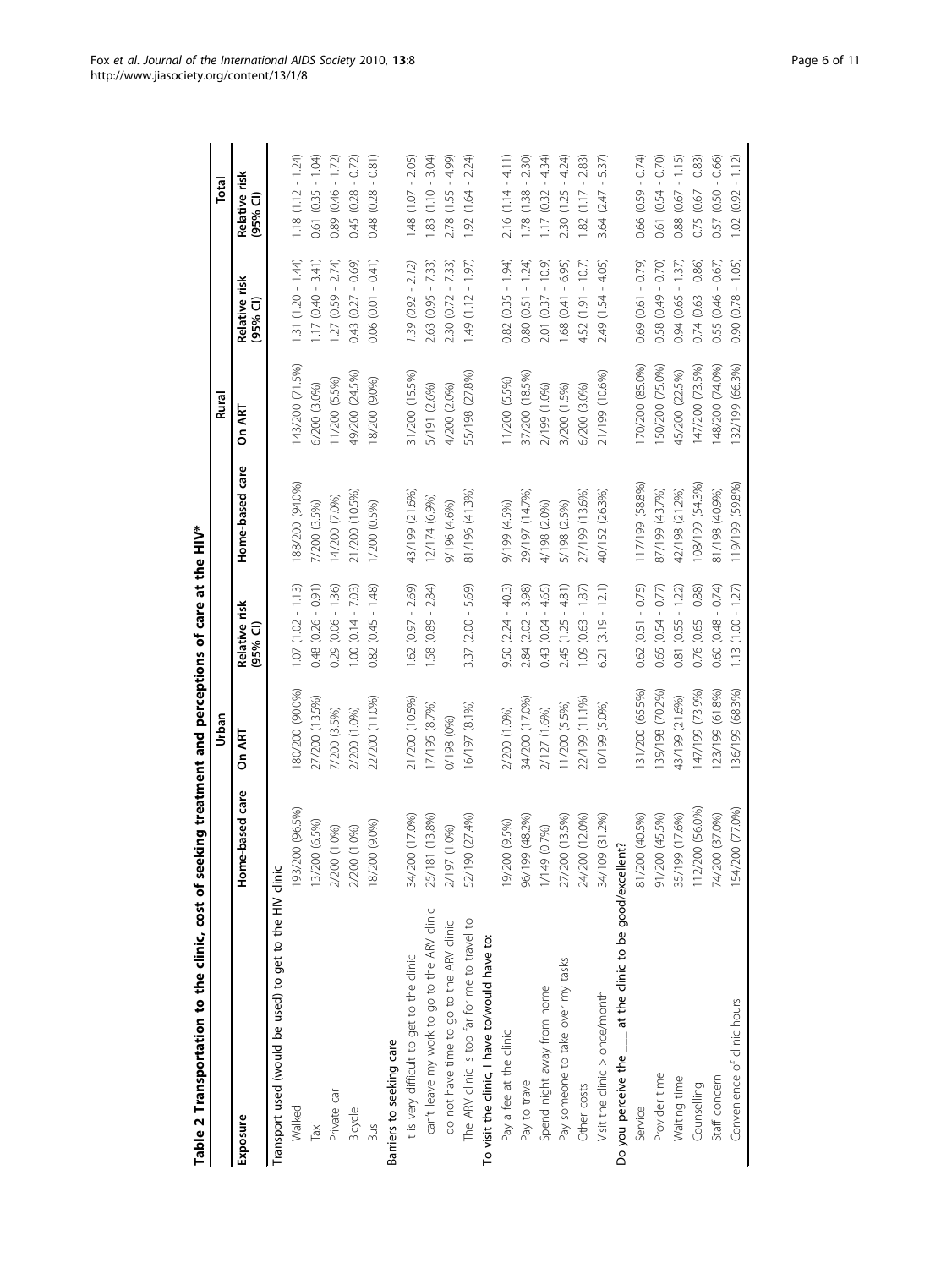indicators (including service, provider time, counselling and staff concern), HBC subjects perceived the services to be worse than did ART subjects.

Fear of attending the clinic was very common (Table [3](#page-7-0)) in all locations, with more HBC subjects than ART subjects reporting being afraid to go to the clinic (RR: 3.61; 95% CI: 2.80-4.66) and that if they went to the clinic, people would not like them (RR: 2.28; 95% CI: 1.82-2.87). Concerns about fear and stigma were also relatively common (Table [3](#page-7-0)), with 20% to 30% of all participants reporting some concern about stigma, but were much more common among HBC participants.

About 5% of HBC subjects reported that a family member did not want them to take ARVs, but in the rural areas, substantially more HBC subjects reported this concern than ARV subjects in the rural areas (9.6% vs. 2.5%; RR: 3.84; 95 CI: 1.46-10.1). In most cases, reports of stigma comparing male HBC patients and male ART patients showed similar associations to those comparing female HBC patients and female ART patients. The one important exception to this was that we observed a somewhat greater association between being in the HBC group versus the ART group in terms of reported fear of abuse when we compared only females (RR female HBC vs. female ART: 1.82; 95% CI: 1.27-2.61) versus when we compared only males (RR male HBC vs. male ART: 1.40; 95% CI: 0.80-2.45).

Most subjects, regardless of study group, identified benefits of ARVs (Table [3](#page-7-0)). Both groups were equally likely to report that ART would make them feel better (a common belief) and that they would be happier if they took ART. In urban areas, however, the HBC group was somewhat less likely to report they would be better able to take care of their families if they took ART compared with the urban ART group (RR: 0.69; 95% CI: 0.49-0.97).

HBC subjects were much more likely than ART subjects to report concerns about the harms of or difficulties with ARVs. In particular, 27% of HBC subjects, but only 13% of ART subjects, reported not having enough food to take ARVs being a concern for initiating ART (RR: 2.03; 95% CI: 1.51-2.73), with similar associations being observed in both rural and urban areas. While 13% of ART subjects reported believing that they would die if they took ARVs when they were making the decision whether or not to initiate ART, 38% of HBC subjects reported this concern (RR: 2.98; 95% CI: 2.23-3.99). The association was stronger for males comparing HBC patients and ART patients (RR: 4.03; 95% CI: 2.25-7.21) than for females (RR: 2.66; 95% CI: 1.89-3.72).

HBC subjects were much more likely to report feeling they did not need ARVs because they were not sick than those on ARVs (5.3% vs. 0.3% respectively), although it was uncommon overall and was observed almost entirely in the urban areas. In urban areas, HBC subjects were also more likely than those on ART to report that ARVs would make them sick (RR: 1.89; 95% CI: 1.21-2.94). While only 2.3% of ARV subjects reported a preference for traditional medicines over ARVs at the time of making their decision to initiate ART, 10.2% of HBC participants reported this preference (RR: 4.35; 95% CI: 2.12-8.90), with hardly any differences by location.

# **Discussion**

In the early years of public treatment programmes in sub-Saharan Africa, numbers of new patients initiating ART grew exponentially, and demand exceeded the supply of treatment slots available. Rationing of treatment by providers was necessary, but eligible patients also rationed care implicitly through their decisions about whether, and when, to seek treatment. As clinic capacity continues to expand, patient self-selection into ART programmes will be become increasingly important in determining how close countries can come to the goal of universal access programmes. Reaching universal access will require increasing access to patients who currently are eligible for ART, but are either unable or unwilling to seek it. Designing effective interventions to reduce barriers to access requires that we understand these patients' reasons for avoiding treatment.

We interviewed 400 people who were presumed eligible as they were in palliative care for HIV/AIDS and had not initiated ARVs. This suggests that while HBC caregivers are able to recognize their illnesses, they are not able to get these patients into care. The most recent Zambian Demographic and Health Survey found that among adults aged 15 to 49, while 82% knew that a healthy person could be HIV positive, only 39% of women and 22% of men had ever tested for HIV [[2\]](#page-9-0). Taken together, this suggests that while attitudes towards HIV may be changing as ART becomes more widely available, many still choose never to acknowledge their status, and referral systems designed to move people from knowledge of the problem to awareness of their own status and on to enrolment in care and treatment must be strengthened.

We found that HBC subjects perceived they would face greater costs to seeking ART, both in terms of direct payment for care and in the costs of travelling to the clinic and the opportunity costs of seeking care. This is similar to qualitative findings from Tanzania [[14](#page-9-0)], Zambia [\[15](#page-9-0)] and Malawi [[16](#page-9-0)]. A recent cross-sectional survey in Cameroon [[23](#page-10-0)] found that those on ART were of higher socio-economic status than those eligible for ART but not on it.

While removing user fees has been shown to be effective at increasing adherence [\[24](#page-10-0)], these studies and our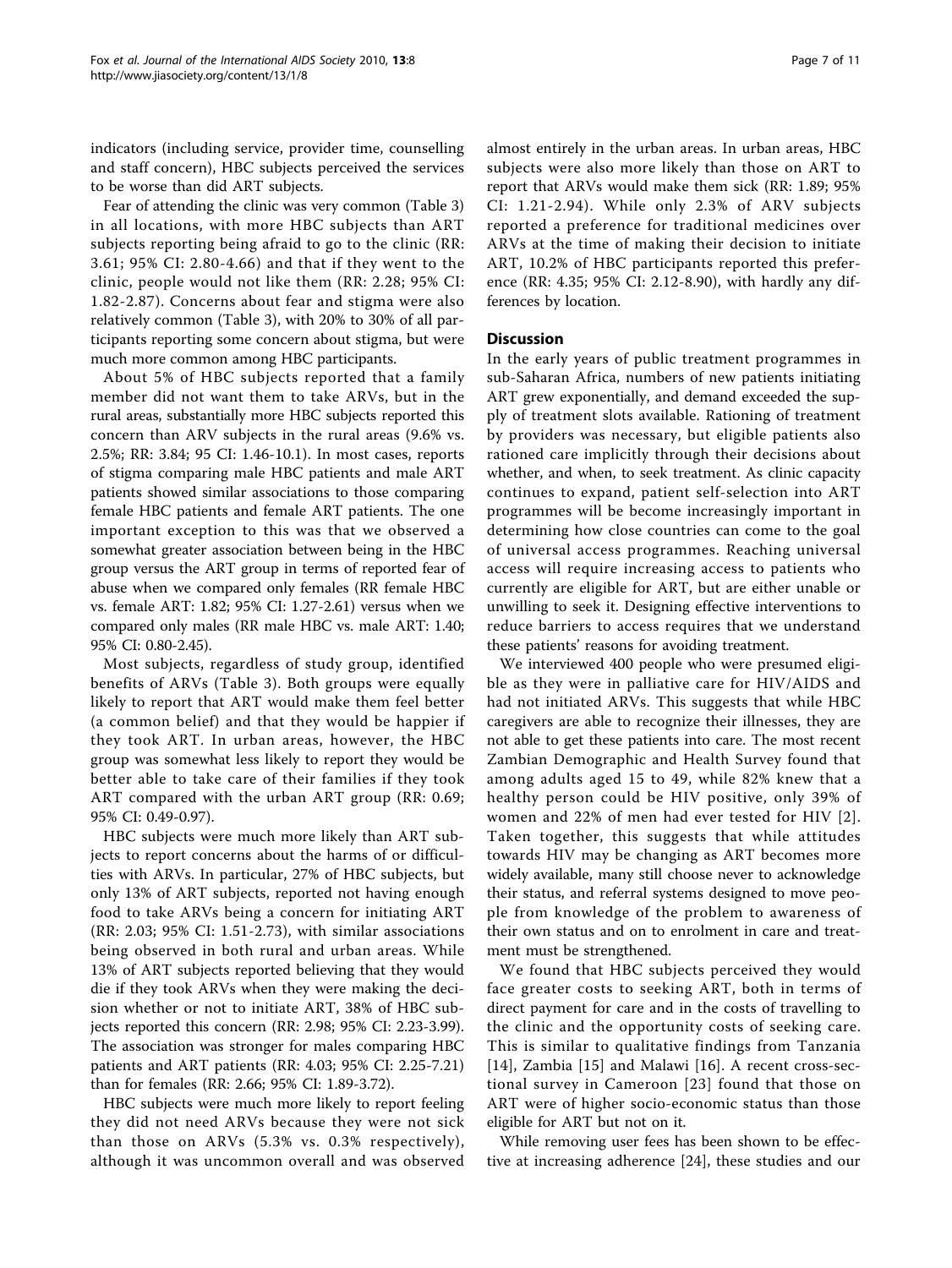<span id="page-7-0"></span>

|                                                                                                                                                                                                 |                 | Urban           |                          |                 | Rural           |                           | Total                    |
|-------------------------------------------------------------------------------------------------------------------------------------------------------------------------------------------------|-----------------|-----------------|--------------------------|-----------------|-----------------|---------------------------|--------------------------|
| At the time of making the decision about taking ARVs<br>(or in general*), I (people) believe(d) that                                                                                            | Home-based care | On ART          | Relative risk<br>(95% CI | Home-based care | On ART          | Relative risk<br>(95% CI) | Relative risk<br>(95% CI |
| Benefits of ARVs                                                                                                                                                                                |                 |                 |                          |                 |                 |                           |                          |
| If I take ARVs                                                                                                                                                                                  |                 |                 |                          |                 |                 |                           |                          |
| I will feel better/stop being sick                                                                                                                                                              | 154/199 (77.4%) | 164/197 (83.2%) | $0.93$ $(0.84 - 1.03)$   | 134/199 (67.3%) | 122/200 (61.0%) | $1.10(0.95 - 1.28)$       | $(60.1 - 26.0)$ 0.0.1    |
| I will be happier                                                                                                                                                                               | 29/199 (14.6%)  | 40/198 (20.2%)  | $0.72(0.47 - 1.12)$      | 21/198 (10.6%)  | 17/200 (8.5%)   | $1.25(0.68 - 2.29)$       | $0.88$ $(0.62 - 1.25)$   |
| I will be able to take care of my family                                                                                                                                                        | 43/199 (21.6%)  | 62/198 (31.3%)  | $(0.69)(0.49 - 0.97)$    | 44/199 (22.1%)  | 40/199 (20.1%)  | $1.10(0.75 - 1.61)$       | $0.85(0.66 - 1.09)$      |
| If I do not take ARV treatment I will die                                                                                                                                                       | 151/190 (79.5%) | 164/194 (84.5%) | $0.94(0.86 - 1.03)$      | 157/187 (84.0%) | 155/198 (78.3%) | $(81.1 - 190)$ (0.97      | $1.00(0.94 - 1.07)$      |
| Fear and stigma                                                                                                                                                                                 |                 |                 |                          |                 |                 |                           |                          |
| I am afraid of stigma                                                                                                                                                                           | 61/198 (30.8%)  | 31/197 (15.7%)  | $1.96(1.33 - 2.88)$      | 88/199 (44.2%)  | 50/198 (25.3%)  | $1.75(1.32 - 2.33)$       | $1.83(1.45 - 2.31)$      |
| I am afraid of abuse                                                                                                                                                                            | 37/198 (18.7%)  | 18/198 (9.1%)   | $2.06$ $(1.21 - 3.48)$   | 54/199 (27.1%)  | 37/199 (18.6%)  | $1.46(1.01 - 2.11)$       | $1.65(1.22 - 2.24)$      |
| If I go to the clinic people will not like me                                                                                                                                                   | 88/193 (45.6%)  | 38/187 (20.3%)  | $2.24(1.62 - 3.10)$      | 86/188 (45.7%)  | 38/193 (19.7%)  | $2.32(1.68 - 3.21)$       | $2.28(1.82 - 2.87)$      |
| I am afraid to go to the ARV clinic                                                                                                                                                             | 100/185 (54.1%) | 32/195 (16.4%)  | $3.29(2.34 - 4.64)$      | 99/185 (53.5%)  | 26/194 (13.4%)  | $3.99(2.72 - 5.85)$       | $3.61(2.80 - 4.66)$      |
| My family doesn't want me to take ARVs                                                                                                                                                          | 2/197 (1.0%)    | 0/198 (0%)      |                          | (9696) 861/61   | 5/200 (2.5%)    | $3.84(1.46 - 10.1)$       | $4.23(1.61 - 11.1)$      |
| Harms of/difficulties with ARVs                                                                                                                                                                 |                 |                 |                          |                 |                 |                           |                          |
| ARVs will make me sick                                                                                                                                                                          | 47/197 (23.9%)  | 25/198 (12.6%)  | $1.89(1.21 - 2.94)$      | 40/199 (20.1%)  | 35/200 (17.5%)  | $1.15(0.76 - 1.73)$       | $1.46(1.08 - 1.96)$      |
| I do not have enough food to take ARVs                                                                                                                                                          | 50/198 (25.3%)  | 19/198 (9.6%)   | $2.63(1.61 - 4.30)$      | 57/198 (28.8%)  | 34/200 (17.0%)  | $1.69(1.16 - 2.47)$       | $2.03$ (1.51 - 2.73)     |
| ARVs are bad                                                                                                                                                                                    | 28/174 (16.1%)  | 21/189 (11.1%)  | $1.45(0.86 - 2.45)$      | 30/184 (16.3%)  | 14/198 (7.1%)   | $2.31(1.26 - 4.21)$       | $1.79(1.21 - 2.66)$      |
| If I take ARV treatment I will die                                                                                                                                                              | 62/187 (33.2%)  | 20/185 (10.8%)  | $3.07(1.93 - 4.86)$      | 81/189 (42.9%)  | 29/199 (14.6%)  | $2.94(2.02 - 4.28)$       | 3.99)<br>$2.98(2.23 -$   |
| Need for ARVs                                                                                                                                                                                   |                 |                 |                          |                 |                 |                           |                          |
| I do not want to take any medicine                                                                                                                                                              | 48/173 (27.7%)  | 15/198 (7.6%)   | $3.66$ $(2.13 - 6.30)$   | 29/181 (16.0%)  | 9/197 (4.6%)    | $3.51(1.71 - 7.21)$       | $3.58$ $(2.32 - 5.53)$   |
| I do not need ARVs because I am not sick                                                                                                                                                        | 5/62 (8.1%)     | 1/197 (0.5%)    | $15.9(1.89 - 133)$       | 1/52 (1.9%)     | 0/200 (0%)      |                           | 20.89 (2.54 - 172)       |
| I would rather take traditional medicines                                                                                                                                                       | 15/177 (8.5%)   | 4/193 (2.1%)    | $4.09(1.38 - 12.1)$      | 21/176 (11.9%)  | 5/191 (2.6%)    | $4.56(1.76 - 11.8)$       | $4.35(2.13 - 8.90)$      |
| * Those in the HBC programme who did not actively decide to forgo ART were asked if they currently believed each question, and questions were asked about concerns that "people" had about ARVs |                 |                 |                          |                 |                 |                           |                          |

Table 3 Concerns about taking antiretroviral therapy in a cross-sectional survey in Zambia\* Table 3 Concerns about taking antiretroviral therapy in a cross-sectional survey in Zambia\*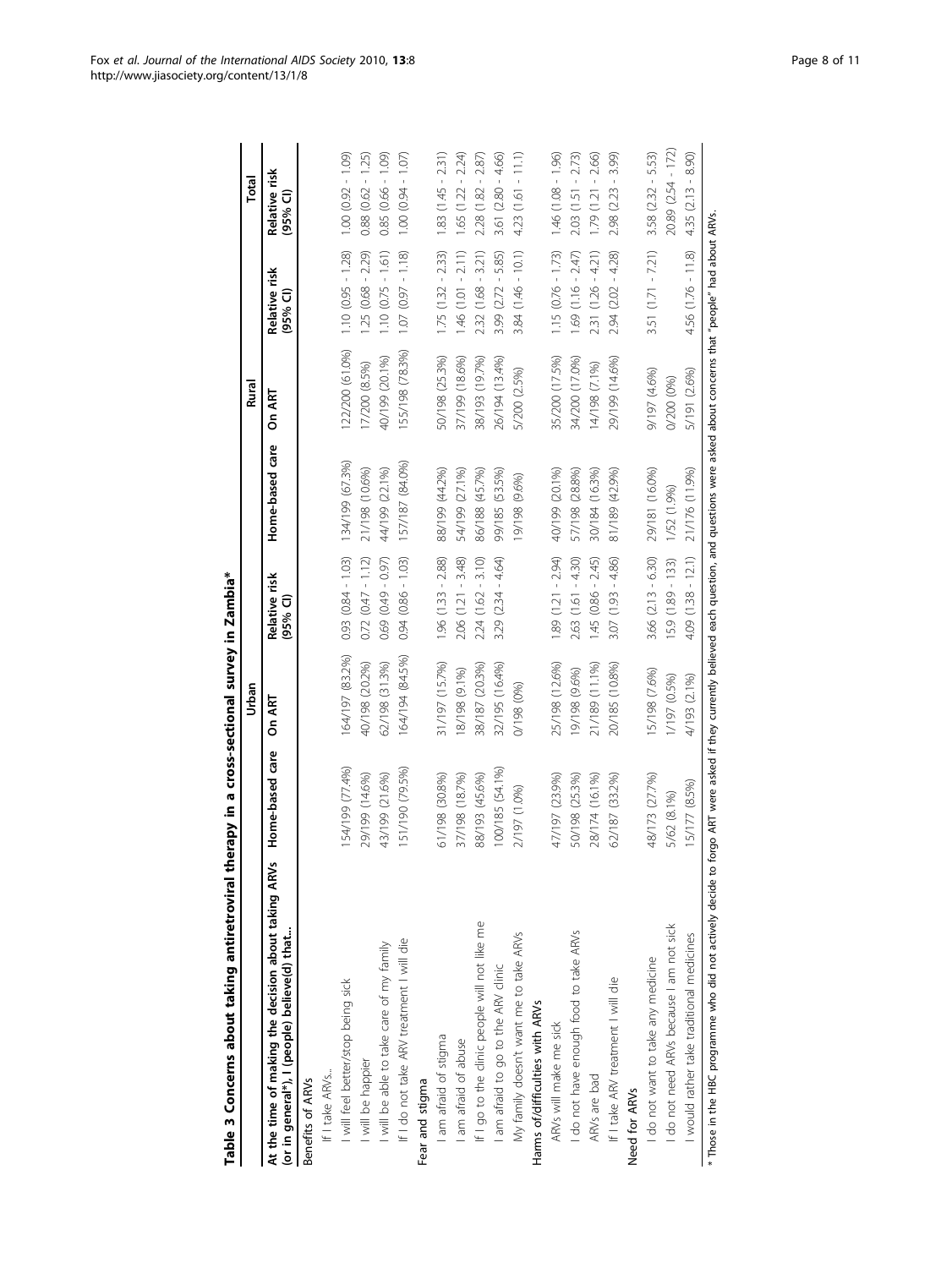results suggest that efforts to get those who could benefit from ARVs into care will have to find ways to reduce the perceived and actual costs of accessing care beyond the removal of clinic fees.

Interestingly, our study found differences in urban and rural setting in the types of financial barriers faced by those not on ART. Urban HBC patients were more likely to report believing that they would face transport and clinic cost barriers, while rural HBC patients perceived that they would face more non-transport cost barriers if they accessed care. This suggests that strategies like providing transport vouchers or using mobile clinics to deliver ARVs may be able to reduce these barriers. However, our findings make it clear that the barriers experienced in accessing ART in rural and urban areas differ, and that in order to effectively reduce barriers to care, interventions will need to be tailored to the specific needs of the population.

We found that HBC patients also had substantially greater negative perceptions about ART than those on ART, and these negative perceptions were common, regardless of the study site. Most subjects, regardless of which group they were in, recognized the survival benefits of ARVs, regardless of location. This suggests that efforts to educate the public about HIV/AIDS treatment have succeeded in conveying information. They have been less successful in overcoming actual and perceived barriers to action, however, as indicated by our survey.

Some misperceptions about ARVs were more common among the HBC population in our study and reports of stigma were common. More than 50% of HBC subjects said that they were afraid to go to the HIV clinic. We found no important differences in stigma across the rural and urban sites, regardless of the measure used. Stigma and fear of violence has been previously identified as a barrier to accessing care [[14,18,19](#page-9-0)[,25](#page-10-0),[26](#page-10-0)]. Our results suggest that even as access to care has become more common, stigma has not disappeared and continues to play a strong role in the decision-making process around ARVs.

Reports of concerns over stigma were common among all subjects in our study (nearly 30% of the total population mentioned that stigma had been experienced), but were more common among those in the HBC programme. In absolute terms, depending on the measure used, those in the HBC group had between 20% and 40% more subjects reporting stigma than those in the ART group. Two examples of this were: "I am afraid to go to the ARV clinic" (54% vs. 15%); and "If I go to the clinic people will not like me" (46% vs. 20%). Stigma was the single strongest predictor of not being in care in absolute terms, and this suggests that more work needs to be done to remove feelings of stigma in the community.

Concern about needing additional food intake upon initiating ART has also previously been identified as a barrier to ART initiation [[14](#page-9-0),[27](#page-10-0),[28\]](#page-10-0). We were able to quantify the increase compared with subjects on ART and found that HBC subjects were three times more likely to report concerns about not having enough food to take ARVs than those on ARVs. We found that this association between not being on ART and concerns about food held true in both rural and urban areas and among both men and women, suggesting that this may be a barrier experienced by many subpopulations of HIV-infected ART eligible patients.

We cannot tell from our data whether those in the HBC group were less able to access food or whether those on ART were better able to access food after initiating ART because they were able to return to work. However, provision of food to those in care could help increase a willingness to initiate care, although it would also increase costs, be difficult to sustain over time and may pose ethical issues in communities where food insecurity is common.

Our study had several strengths. We interviewed 800 subjects, which allowed us to conduct one of the largest and most comprehensive analyses of barriers to ART care that yet exists. We also included both rural and urban sites within Zambia, which helped improve the generalizability of our findings. Future efforts to determine how barriers and facilitators to accessing ARVs differ across rural and urban areas will help to further target interventions to reduce such barriers.

While our study was able to determine some key barriers to accessing care, it had several limitations. First, our target sample was not limited to subjects who were known to be HIV infected and eligible for ART, and who opted out of treatment. We felt it would be prohibitively difficult to identify these subjects and therefore chose a sample of HBC subjects believed by HBC caregivers to be eligible for, but not on, ART. Some subjects in this group may not have been eligible for ART, and it is also possible that HBC caregivers mistook some illnesses for HIV/AIDS.

It is not clear what impact this would have had on our findings, but we note that there was little difference in our results when the analysis was limited to subjects who told us they had actively made the decision not to initiate ART. In addition, patients in HBC care are likely to have had counselling about HIV and ART from the HBC caregivers. This would likely have the effect of making the two populations more similar with respect to their attitudes towards ART. Thus our findings should be interpreted as conservative estimates of the magnitude of the barriers to ART.

Second, we relied on subject recall of their concerns about initiating ART. Using this approach, we could not tell the difference between actual and perceived barriers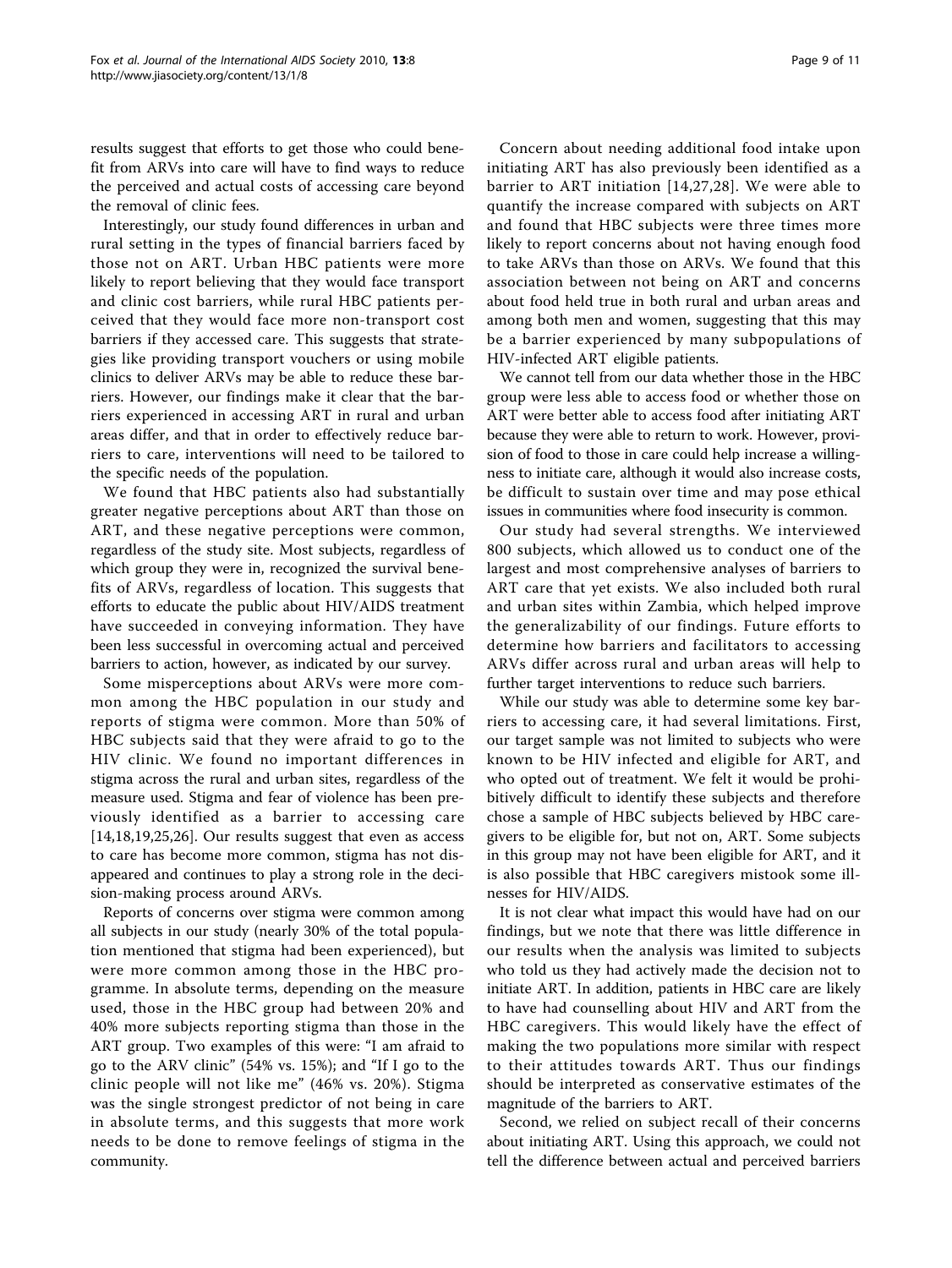<span id="page-9-0"></span>to care seeking. In addition, for those who had not actively made a decision to forgo ART, we had to ask about what those in their community felt were concerns about ART. Inevitably, some recall bias results when this approach is used. Those on ART, particularly those having a positive experience, would be less likely to report serious barriers to care seeking. While we could not remove this bias completely, we sought to mitigate it by asking subjects who had initiated ART to recall their concerns at the time they were making the decision whether or not to initiate care.

# Conclusions

In conclusion, we found that patients in home-based care for HIV/AIDS who never initiated ART experienced greater perceived financial and logistical barriers to seeking HIV care than those on ART. They were more likely to identify concerns about needing food if they initiated ART, costs for transportation and care, negative attitudes towards ARVs, and stigma as common concerns about seeking treatment. Future efforts to expand access to ARV care should consider ways to reduce these barriers in order to encourage more of those medically eligible for ARVs to initiate care.

## Acknowledgements

This publication was made possible by support from the US President's Emergency Plan for AIDS Relief through Cooperative Agreement U62PS3622410 from the Department of Health and Human Services/Centers for Disease Control and Prevention, Global AIDS Program. The findings and conclusions included in its content are solely the responsibility of the author (s) and do not necessarily represent the official position of the Centers for Disease Control and Prevention. We are extremely grateful to the directors and staff of the clinics and home-based care organizations who allowed us to work alongside them and to the team of interviewers who collected the data. Most of all, we thank the patients attending the clinic and the homebased care programmes for their willingness to participate in this study.

## Author details

<sup>1</sup>Center for Global Health and Development, Boston University, Boston, MA, USA. <sup>2</sup> Boston University Center for International Health and Development -Zambia, Lusaka, Zambia. <sup>3</sup>Department of International Health, Boston University School of Public Health, Boston, MA, USA. <sup>4</sup>Ministry of Health, Lusaka, Zambia.

### Authors' contributions

MF contributed to the design of the study, analyzed the data, and wrote the first draft of the manuscript. AM contributed to the design of the study, assisted in analyzing and interpreting the data, and contributed to editing the manuscript. PS assisted in analyzing and interpreting the data, and contributed to editing the manuscript. DC oversaw data collection, assisted in interpreting the data, and contributed to editing the manuscript. BS contributed to interpreting the data and to the final manuscript. SR contributed to the design of the study and the interpretation of the data, and contributed to writing the first manuscript. All authors have given final approval for the manuscript.

## Competing interests

The authors declare that they have no competing interests.

Received: 23 September 2009 Accepted: 6 March 2010 Published: 6 March 2010

## References

- 1. Souteyrand Y, Akwara P, Warner Smith M, Beusenberg M, Jashi M, Hayashi C, Ekpini R, Baijal P, Gass R, Luo C, Guerma T: Scaling up access to antiretroviral therapy (ART) in low- and middle-income countries: global and regional progress in 2008 [abstract]. 5th International AIDS Society Conference on HIV Pathogenesis, Treatment and Prevention 2009, Cape Town. **WELBD1052009**
- 2. Central Statistical Office (CSO), Ministry of Health (MOH) Tropical Diseases Research Centre (TDRC), University of Zambia and Macro International Inc: Zambia Demographic and Health Survey 2007 Calverton, Maryland, USA, CSO and Macro International Inc 2009.
- 3. Joint United Nations Programme on HIV/AIDS: Report on the global AIDS epidemic. UNAIDS/08.25E/JC1510E. 2008 Geneva, UNAIDS.
- Mapping Progress Towards Universal Access. UNAIDS. [[http://www.](http://www.unaids.org/en/knowledgecentre/hivdata/mapping_progress.asp) [unaids.org/en/knowledgecentre/hivdata/mapping\\_progress.asp](http://www.unaids.org/en/knowledgecentre/hivdata/mapping_progress.asp)], Accessed Nov 2009.
- 5. Lisulo P, Nicodemus W: Zambia: National long term forecast report for ARV drugs (2008-2015) Lusaka: Zambia, USAID Deliver Project, Task Order 1 2008.
- 6. Krawczyk CS, Funkhouser E, Kilby JM, Vermund SH: [Delayed access to HIV](http://www.ncbi.nlm.nih.gov/pubmed/16938673?dopt=Abstract) [diagnosis and care: Special concerns for the Southern United States.](http://www.ncbi.nlm.nih.gov/pubmed/16938673?dopt=Abstract) AIDS Care 2006, 18(Suppl 1):S35-S44.
- 7. Gold RS, Hinchy J, Batrouney CG: [The reasoning behind decisions not to](http://www.ncbi.nlm.nih.gov/pubmed/10872908?dopt=Abstract) [take up antiretroviral therapy in Australians infected with HIV.](http://www.ncbi.nlm.nih.gov/pubmed/10872908?dopt=Abstract) Int J STD AIDS 2000, 11:361-370.
- 8. Cooper V, Buick D, Horne R, Lambert N, Gellaitry G, Leake H, Fisher M: [Perceptions of HAART among gay men who declined a treatment offer:](http://www.ncbi.nlm.nih.gov/pubmed/12042077?dopt=Abstract) [preliminary results from an interview-based study.](http://www.ncbi.nlm.nih.gov/pubmed/12042077?dopt=Abstract) AIDS Care 2002, 14:319-328.
- 9. Gold RS, Ridge DT: "[I will start treatment when I think the time is right":](http://www.ncbi.nlm.nih.gov/pubmed/11720640?dopt=Abstract) [HIV-positive gay men talk about their decision not to access](http://www.ncbi.nlm.nih.gov/pubmed/11720640?dopt=Abstract) [antiretroviral therapy.](http://www.ncbi.nlm.nih.gov/pubmed/11720640?dopt=Abstract) AIDS Care 2001, 13:693-708.
- 10. Horne R, Cooper V, Gellaitry G, Date HL, Fisher M: Patients' [perceptions of](http://www.ncbi.nlm.nih.gov/pubmed/17514019?dopt=Abstract) [highly active antiretroviral therapy in relation to treatment uptake and](http://www.ncbi.nlm.nih.gov/pubmed/17514019?dopt=Abstract) [adherence: the utility of the necessity-concerns framework.](http://www.ncbi.nlm.nih.gov/pubmed/17514019?dopt=Abstract) J Acquir Immune Defic Syndr 2007, 45:334-341.
- 11. Kinsler JJ, Wong MD, Sayles JN, Davis C, Cunningham WE: [The effect of](http://www.ncbi.nlm.nih.gov/pubmed/17711383?dopt=Abstract) [perceived stigma from a health care provider on access to care among](http://www.ncbi.nlm.nih.gov/pubmed/17711383?dopt=Abstract) [a low-income HIV-positive population.](http://www.ncbi.nlm.nih.gov/pubmed/17711383?dopt=Abstract) AIDS Patient Care STDS 2007, 21:584-592.
- 12. Beer L, Fagan JL, Valverde E, Bertolli J, the Never in Care Project: [Health-](http://www.ncbi.nlm.nih.gov/pubmed/19645620?dopt=Abstract)[Related Beliefs and Decisions about Accessing HIV Medical Care among](http://www.ncbi.nlm.nih.gov/pubmed/19645620?dopt=Abstract) [HIV-Infected Persons Who Are Not Receiving Care.](http://www.ncbi.nlm.nih.gov/pubmed/19645620?dopt=Abstract) AIDS Patient Care STDS 2009, 23:785-792.
- 13. Posse M, Meheus F, van Asten H, Ven van der A, Baltussen R: Barriers to access to antiretroviral treatment in developing countries: a review. Tropical Medicine & International Health 2008, 13:904-913.
- 14. Mshana GH, Wamoyi J, Busza J, Zaba B, Changalucha J, Kaluvya S, Urassa M: [Barriers to accessing antiretroviral therapy in Kisesa, Tanzania: a](http://www.ncbi.nlm.nih.gov/pubmed/16987051?dopt=Abstract) [qualitative study of early rural referrals to the national program.](http://www.ncbi.nlm.nih.gov/pubmed/16987051?dopt=Abstract) AIDS Patient Care STDS 2006, 20:649-657.
- 15. Jones PS: [On a never-ending waiting list: toward equitable access to](http://www.ncbi.nlm.nih.gov/pubmed/17136904?dopt=Abstract) [anti-retroviral treatment? Experiences from Zambia.](http://www.ncbi.nlm.nih.gov/pubmed/17136904?dopt=Abstract) Health Hum Rights 2005, 8:76-102.
- 16. Makombe SD, Jahn A, Tweya H, Chuka S, Yu JK, Hochgesang M, Aberle-Grasse J, Thambo L, Schouten EJ, Kamoto K, Harries AD: [A national survey](http://www.ncbi.nlm.nih.gov/pubmed/17637836?dopt=Abstract) [of teachers on antiretroviral therapy in Malawi: access, retention in](http://www.ncbi.nlm.nih.gov/pubmed/17637836?dopt=Abstract) [therapy and survival.](http://www.ncbi.nlm.nih.gov/pubmed/17637836?dopt=Abstract) PLoS ONE 2007, 2:e620.
- 17. Wilson DP, Blower S: [How far will we need to go to reach HIV-infected](http://www.ncbi.nlm.nih.gov/pubmed/17577418?dopt=Abstract) [people in rural South Africa?](http://www.ncbi.nlm.nih.gov/pubmed/17577418?dopt=Abstract) BMC Med 2007, 5:16.
- 18. Muula AS, Ngulube TJ, Siziya S, Makupe CM, Umar E, Prozesky HW, Wiysonge CS, Mataya RH: [Gender distribution of adult patients on highly](http://www.ncbi.nlm.nih.gov/pubmed/17459154?dopt=Abstract) [active antiretroviral therapy \(HAART\) in Southern Africa: a systematic](http://www.ncbi.nlm.nih.gov/pubmed/17459154?dopt=Abstract) [review.](http://www.ncbi.nlm.nih.gov/pubmed/17459154?dopt=Abstract) BMC Public Health 2007, 7:63.
- 19. Kwalombota KM, Shumba CD: Influence of gender on access to antiretroviral therapy among African women. XV Int Conf AIDS. 11-16 July 2004; Bangkok, Thailand 2004, Abstract no. TuPeD5158.
- 20. Plummer ML, Mshana G, Wamoyi J, Shigongo ZS, Hayes RJ, Ross DA, Wight D: '[The man who believed he had AIDS was cured](http://www.ncbi.nlm.nih.gov/pubmed/16777638?dopt=Abstract)': AIDS and [sexually-transmitted infection treatment-seeking behaviour in rural](http://www.ncbi.nlm.nih.gov/pubmed/16777638?dopt=Abstract) [Mwanza, Tanzania.](http://www.ncbi.nlm.nih.gov/pubmed/16777638?dopt=Abstract) AIDS Care 2006, 18:460-466.